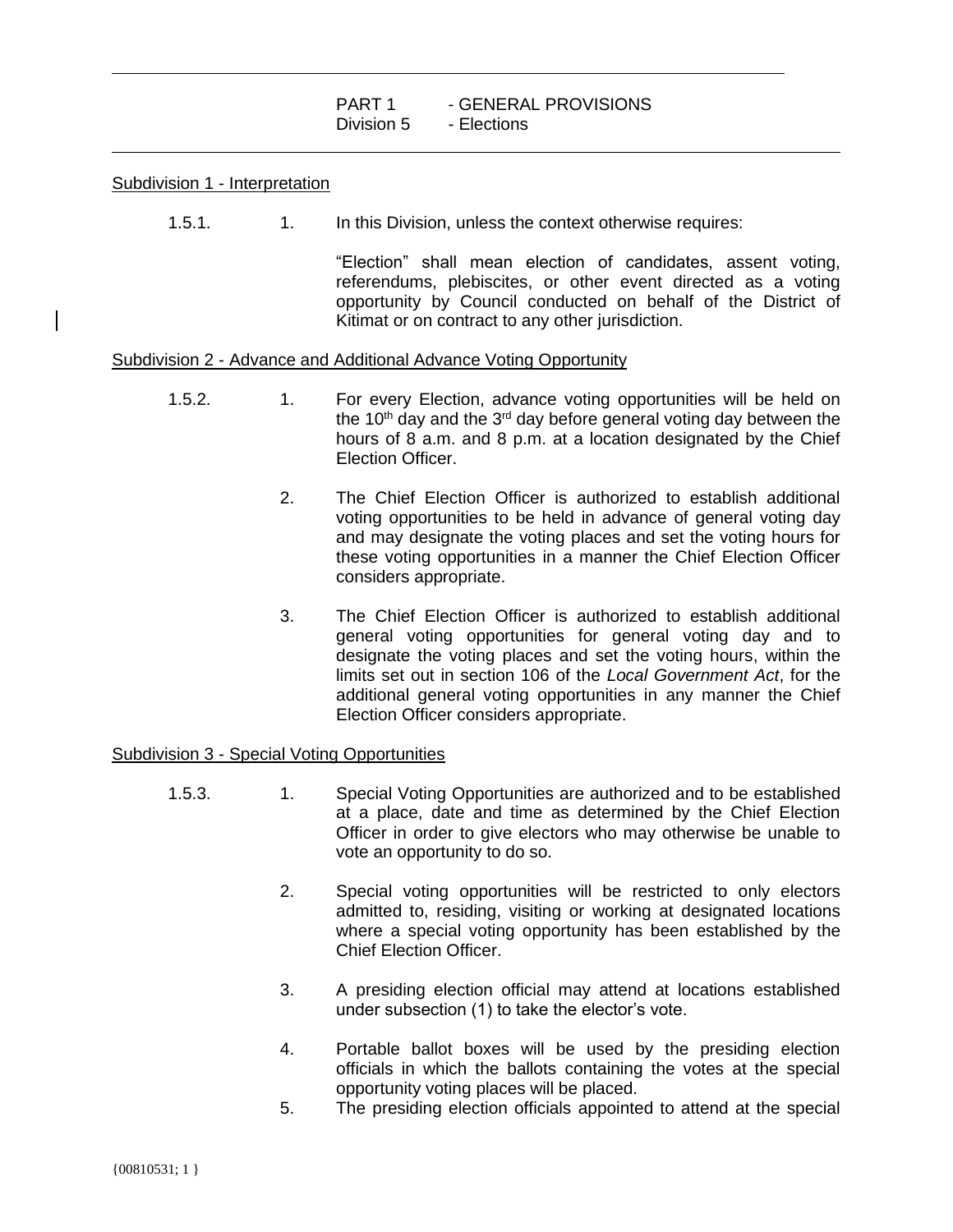voting opportunity locations shall conduct the voting proceedings generally in accordance with the following:

(a) explain and demonstrate the voting procedures;

(b) all electors of special voting opportunities must register in accordance with the *Local Government Act*;

(c) have the elector sign the voting book;

(d) provide a ballot to the elector and any further instructions the elector requires;

(e) allow the elector to mark the ballot in private and place it into a portable ballot box.

- 6. Bedside voting is authorized for patients and residents and will be conducted in consultation with the facility and with the assistance of the presiding election official.
- 7. No other person may be present or adjacent to the elector during voting unless approved by the Chief Election Officer or designated presiding election official.
- 8. The presiding election official will ensure that the portable ballot box is secured. As soon as the presiding election official has attended at all facilities or institutions as directed by the Chief Election Officer, the presiding election official must seal the portable ballot box and return it to the Chief Election Officer or their designate.
- 9. The number of candidate representatives who may be present at a Special Voting Opportunity is limited to one.

# Subdivision 4 - Mail Ballot Voting and Registration

- 1.5.4. 1. Voting and registration by mail are authorized in accordance with the *Local Government Act* and any regulations as amended.
	- 2. The Chief Election Officer may establish the time limits in relation to voting by mail.
	- 3. In section 1.5.4:

"Applicant" means an elector who wants to vote by mail and make a request for a mail ballot;

"Authorized Person" means a person that the applicant has authorized, on the applicant's behalf, to:

- a) pickup a mail ballot package; or
- b) drop off a completed mail ballot package

"Register of Mail Ballots" means the records that the Chief Election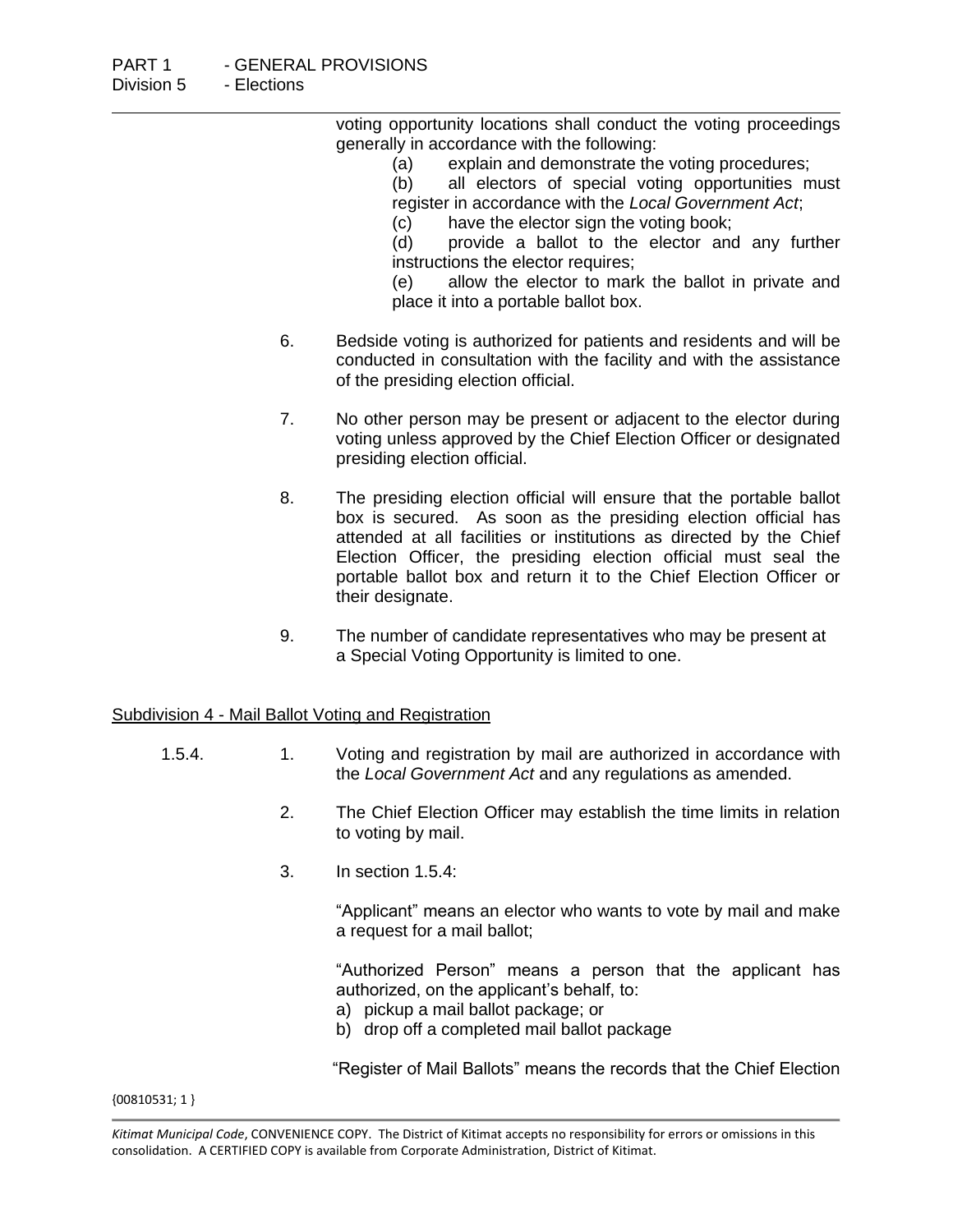Officer must keep in order to address any challenges to an elector's right to vote.

- 4. An Applicant shall apply by submitting to the Chief Election Officer their name and address during the period: a) commencing at the start of the nomination period; and b) ending at 4:00 pm (local time) two (2) days before general voting day.
- 5. Upon receipt of a request for a mail ballot, the Chief Election Officer shall, between the time the ballots are ready and 4:00 p.m. (local time) two (2) days before general voting day:
	- a) Make available to the Applicant a mail ballot package which contains:
		- i. the content set out in section 110 (7) of the *Local Government Act*;
		- ii. instructions and information advising the Applicant how to vote and register by mail; and
		- iii. a statement advising the Applicant that
			- a. the Applicant must meet the eligibility to vote criteria; and
			- b. must attest to such fact; and
	- b) Record in the Register of Mail Ballots and, upon request, make available for inspection:
		- i. the name and address of all Applicants who request and are issued a mail ballot and elector registration package; and
		- ii. any other information that the Chief Election Officer deems helpful to maintain the Register of Mail Ballots.
- 6. At the Applicant's direction, the Chief Election Officer may distribute the mail ballot package in any of the following ways by:
	- a) sending the mail ballot package by Canada Post;
	- b) sending the mail ballot package by courier at the expense of the Applicant;
	- c) having the mail ballot package picked up by the Applicant at a designated time and location; or
	- d) having the mail ballot package picked up by an Authorized Person at a designated time and location.
- 7. The Chief Election Officer may request that the Authorized Person show identification and sign a form before providing the Authorized Person with the mail ballot package.

# Mail Ballot Voting Procedure

*Kitimat Municipal Code*, CONVENIENCE COPY. The District of Kitimat accepts no responsibility for errors or omissions in this consolidation. A CERTIFIED COPY is available from Corporate Administration, District of Kitimat.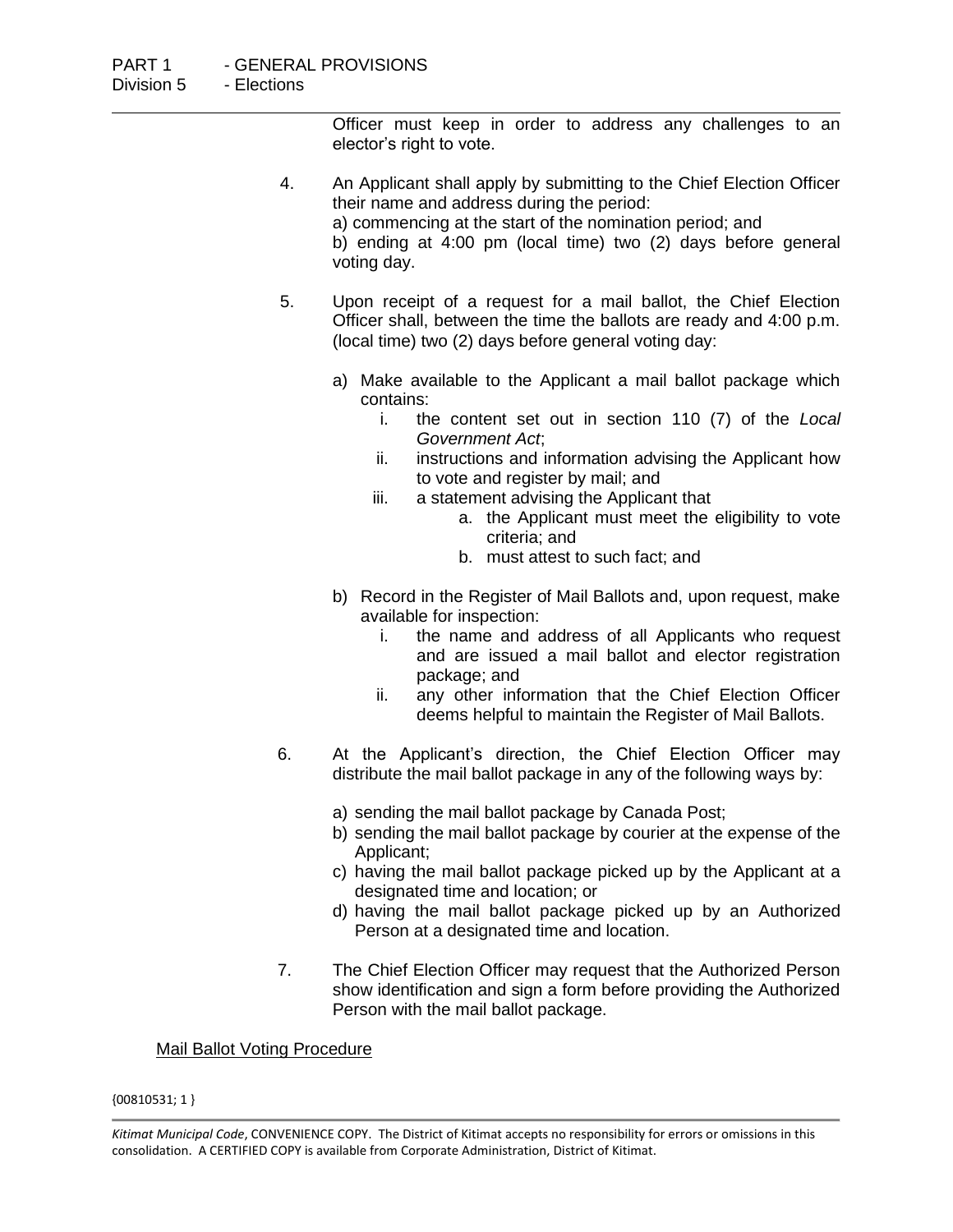- 8. To vote by a mail ballot, the elector shall mark the ballot in accordance with the instructions contained in the mail ballot package provided by the Chief Election Officer.
- 9. After marking the ballot, the elector shall:
	- a) place the ballot in the secrecy envelope provided and seal the secrecy envelope;
	- b) place the secrecy envelope in the certification envelope, and complete and sign the certification printed on such envelope, and then seal the certification envelope;
	- c) place the certification envelope, together with a completed elector registration application, if required, in the outer envelope, and then seal the outer envelope; and
	- d) mail, or have delivered, the outer envelope and its contents to the Chief Election Officer at the address specified so that it is received by the Chief Election Officer no later than the close of voting on general voting day.
- 10. In accordance with section 110 (4) of the *Local Government Act*, electors who register by mail are not required to produce to an election official a copy of proof of their identity and place of residence; however, they must attest to the fact they are eligible to vote and meet the registration criteria in the presence of a witness and record having done so on the certification envelope.

# Mail Ballot Acceptance or Rejection

- 10. Where a mail ballot and its contents are received by the Chief Election Officer by 2:00 p.m. (local time) on the Friday prior to General Voting Day, the Chief Election Officer shall, upon receipt of the returned envelope and its contents:
	- a) immediately record the date of receipt in the Register of Mail Ballots; and
	- b) open the return envelope and examine the certification envelope.
- 11. When the Chief Election Officer examines the certification envelope, the Chief Election Officer shall:
	- a) confirm the identity of the elector on the Register of Mail Ballots and their entitlement to vote;
	- b) determine the fulfilment of the requirements in section 70 of the *Local Government Act* and the completeness of any application to register, if required; and
	- c) determine the completeness of the certification envelope.
- 12. If the Chief Election Officer is satisfied that the elector has met the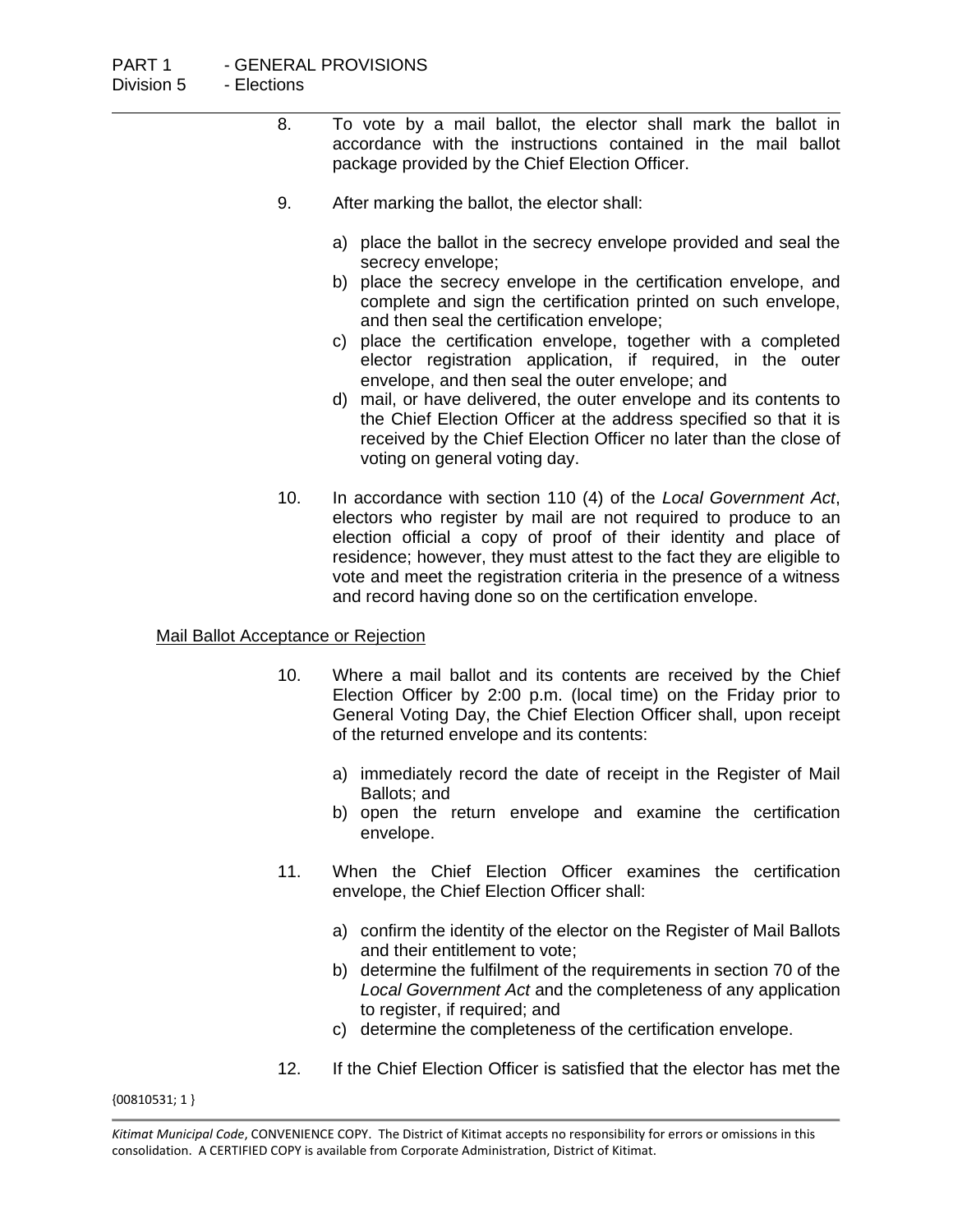requirements in section 11, the Chief Election Officer shall:

- a) mark the certification envelope as "accepted"; and
- b) place the accepted and unopened certification envelope with any other certification envelopes in a designated mail ballot box.
- 13. If the Chief Election Officer determines that:
	- a) The Chief Election Officer is not satisfied as to the identity of the elector; or
	- b) the elector has not completed the application to register in accordance with this Division or the *Local Government Act*; or
	- c) the returned mail ballot envelope is received by the Chief Election Officer after the close of voting on general voting day,

the Chief Election Officer shall mark the unopened returned mail ballot envelope or rejected certification envelope as "rejected", indicate the reason for the rejection on the rejected mail ballot and place it in a designated ballot box with the other rejected mail ballots.

- 14. The Chief Election Officer shall secure and retain in their custody all opened and unopened, accepted and rejected mail ballots and certification envelopes in order to manage any challenges made in accordance with this Division.
- 15. After 2:00 p.m. (local time) on the Friday prior to general voting day at a time and place decided by the Chief Election Officer, the Chief Election Officer shall invite candidate representatives to observe the opening of the accepted certification envelopes received up to 2:00 pm on the Friday prior to general voting day for the purpose of preparing the mail ballots for counting and to provide an opportunity for challenges to be made. At such time, the Chief Election Officer, in the presence of at least one (1) election official and any candidate representatives, shall:
	- a) deal with any challenges to the electors involving the accepted certification envelopes;
	- b) open the accepted certification envelopes;
	- c) remove the secrecy envelopes containing the ballots; and
	- d) unless the right of a person identified on the accepted certification envelope has been challenged and not resolved in favour of that person being permitted to vote, place the secrecy envelope containing the ballot in a designated mail ballot box.
- 16. Any returned mail ballot enveloped received after the time and date set out in section 15 will be handled and processed in accordance with sections 10 through 14 until the close of general

*Kitimat Municipal Code*, CONVENIENCE COPY. The District of Kitimat accepts no responsibility for errors or omissions in this consolidation. A CERTIFIED COPY is available from Corporate Administration, District of Kitimat.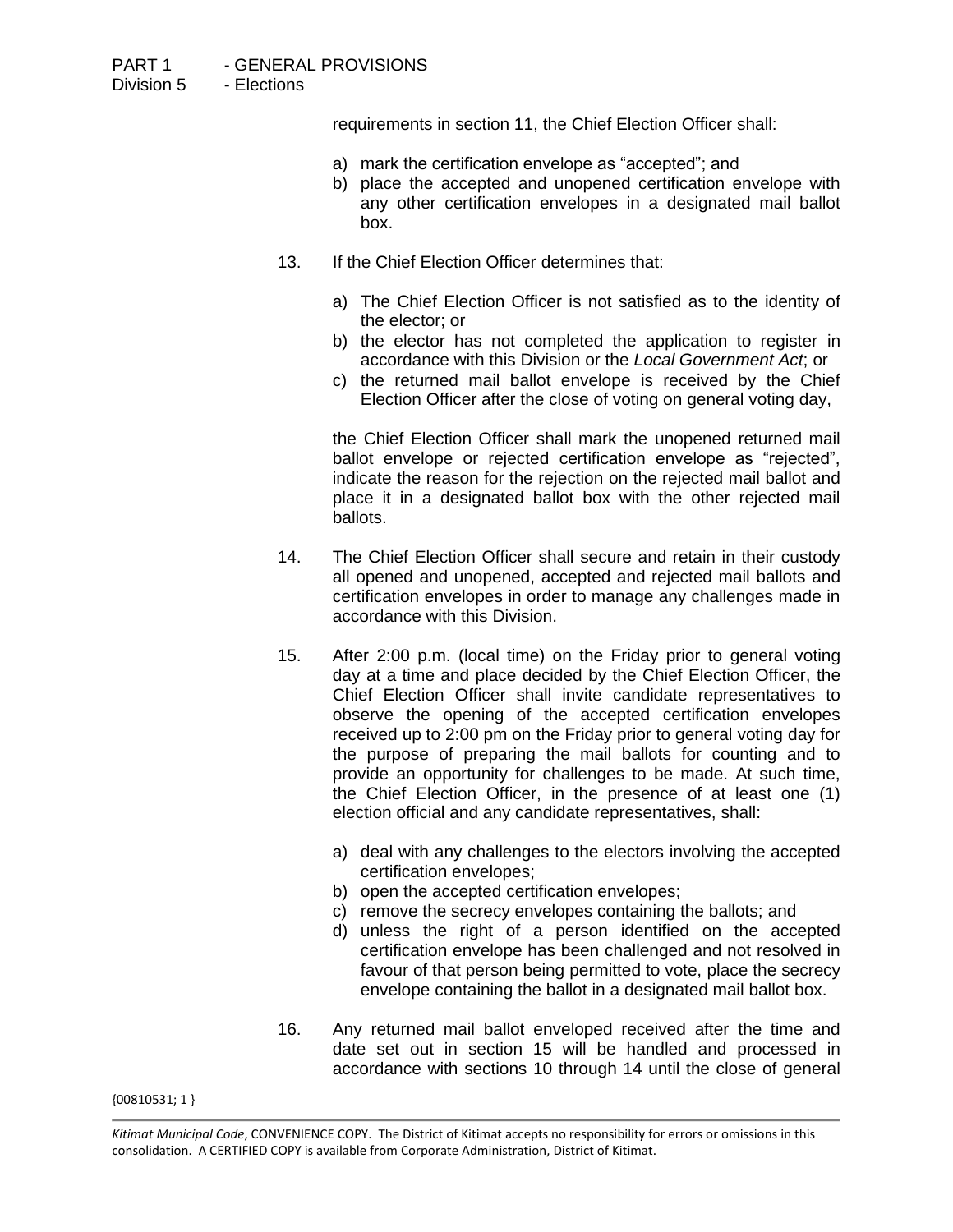voting.

17. As soon as practicable after the close of voting on general voting day, in the presence of at least one election official and any candidate representatives, the Chief Election Officer shall ensure that the unopened accepted certification envelopes, previously processed secrecy envelopes, and any other unopened returned mail ballots packages received in time are opened, duly processed in accordance with this subdivision, and the accepted ballots contained therein are counted in accordance with the provisions of this Division and the *Local Government Act*.

### Challenge of Elector

18. A person who qualifies under section 126 of the *Local Government Act* may challenge the right of a person to vote by mail ballot on the grounds set out in section 126 of the *Local Government Act*.

### Elector's Name Already Used

19. If, upon receiving a request for a mail ballot, the Chief Election Officer determines that another person has voted or has already been issued a mail ballot in the elector's name, the Chief Election Officer shall comply with Section 127 of the *Local Government Act*.

# Replacement of Spoiled Ballot

- 20. If an elector unintentionally spoils a mail ballot before returning it to the Chief Election Officer, the elector may request a replacement ballot by:
	- a) advising the Chief Election Officer of the ballot spoilage; and
	- b) mailing or otherwise delivering by any appropriate means, the spoiled ballot package in its entirety to the Chief Election Officer.
- 21. Upon receipt of the spoiled ballot package and request for replacement, the Chief Election Officer shall record such fact and proceed in accordance with 1.5.4.5 – 1.5.4.7 so far as practicable within the applicable time limitations.

#### Subdivision 5 – Registration and Voters Lists

1.5.5. 1. For the purposes of all local elections and assent voting under Parts 3 and 4 of the *Local Government Act*, the most current available Provincial list of voters prepared under the *Election Act*, shall become the register of resident electors on the 52nd day prior to the general voting day for such elections and submissions to the electors.

*Kitimat Municipal Code*, CONVENIENCE COPY. The District of Kitimat accepts no responsibility for errors or omissions in this consolidation. A CERTIFIED COPY is available from Corporate Administration, District of Kitimat.